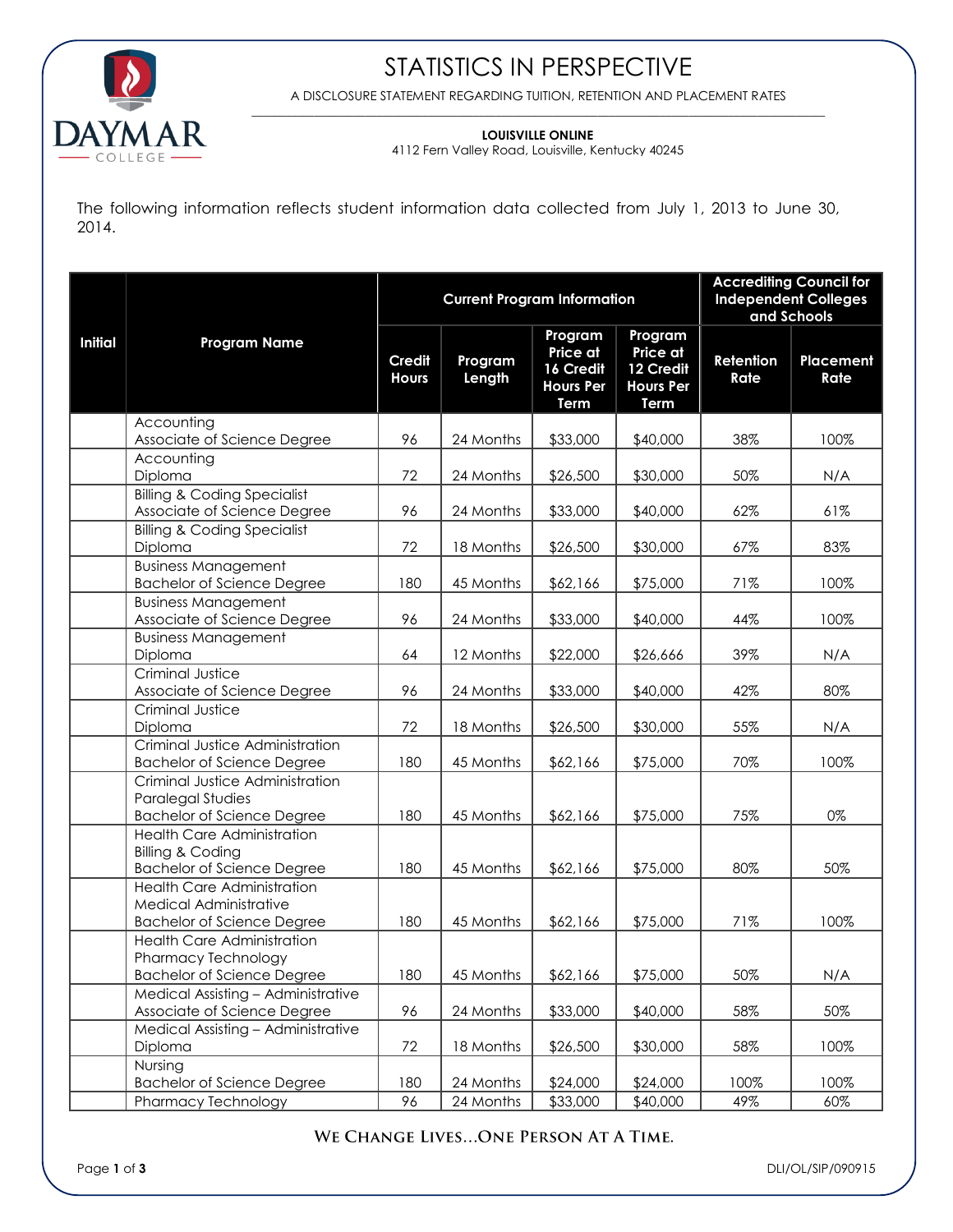

# STATISTICS IN PERSPECTIVE

A DISCLOSURE STATEMENT REGARDING TUITION, RETENTION AND PLACEMENT RATES \_\_\_\_\_\_\_\_\_\_\_\_\_\_\_\_\_\_\_\_\_\_\_\_\_\_\_\_\_\_\_\_\_\_\_\_\_\_\_\_\_\_\_\_\_\_\_\_\_\_\_\_\_\_\_\_\_\_\_\_\_\_\_\_\_\_\_\_\_\_\_\_\_\_\_\_\_\_\_\_\_\_\_\_\_\_\_\_\_\_\_\_\_\_\_\_\_\_\_\_\_

#### **LOUISVILLE ONLINE**

4112 Fern Valley Road, Louisville, Kentucky 40245

| Associate of Science Degree |                          |           |          |          |     |     |
|-----------------------------|--------------------------|-----------|----------|----------|-----|-----|
| I Pharmacy Technology       |                          |           |          |          |     |     |
| Diploma                     | $\overline{\phantom{a}}$ | 18 Months | \$26,500 | \$30,000 | 39% | 00% |